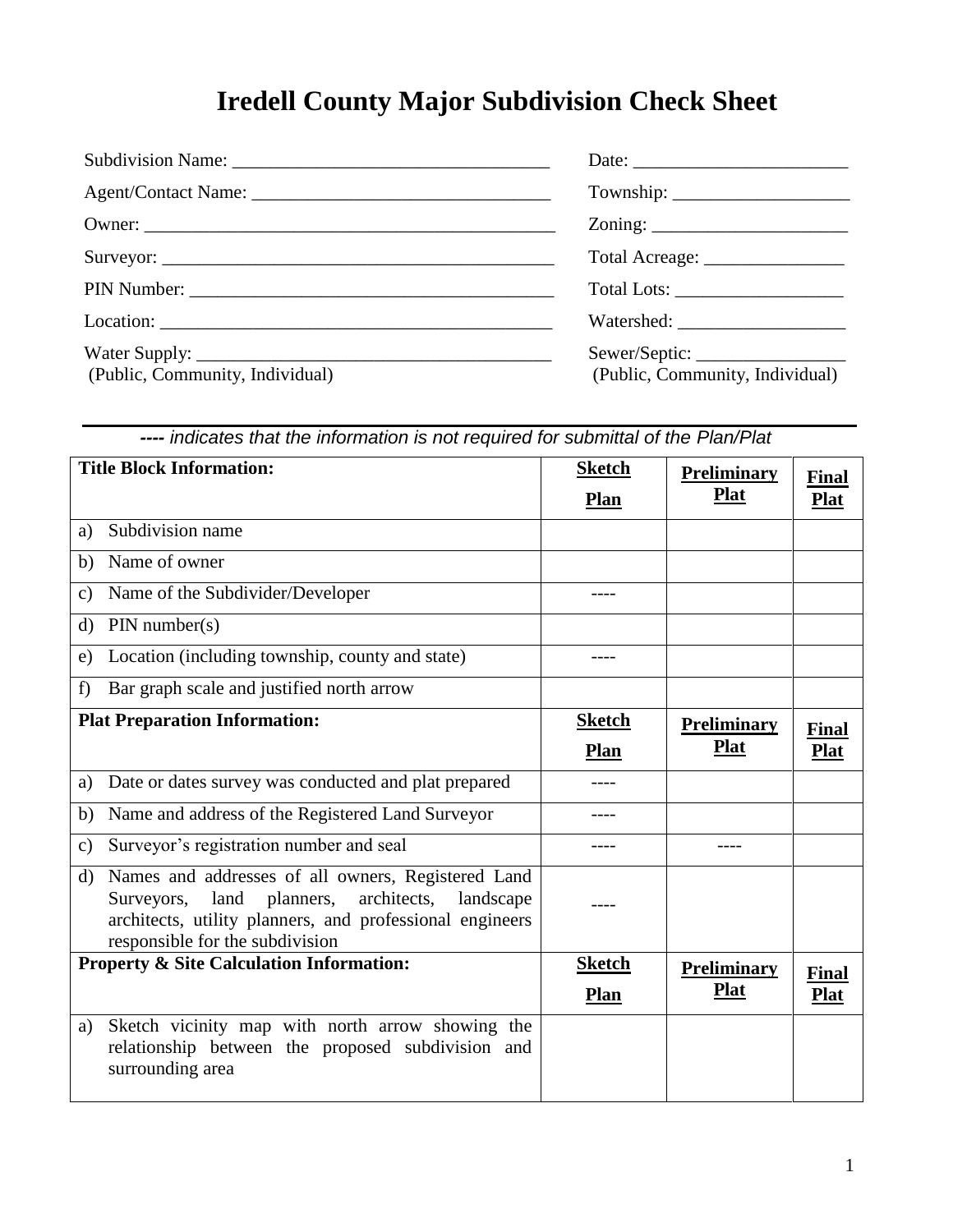|                  | Corporate limits, Extraterritorial Jurisdiction and county  |      |  |
|------------------|-------------------------------------------------------------|------|--|
| b)               |                                                             |      |  |
|                  | lines if on the subdivision tract                           |      |  |
|                  |                                                             |      |  |
|                  |                                                             |      |  |
|                  |                                                             |      |  |
|                  |                                                             |      |  |
| c)               | Boundaries of the tract or portion thereof to be            |      |  |
|                  | subdivided, distinctly and accurately represented with      |      |  |
|                  | all bearings and distances shown                            |      |  |
| d)               | Exact boundary lines of the tract to be subdivided, fully   |      |  |
|                  | dimensioned by lengths and bearings, and the location       |      |  |
|                  |                                                             |      |  |
|                  | of existing boundary lines of adjoining lands               |      |  |
| e)               | Adjoining property information including owner name,        |      |  |
|                  | classification, existing<br>zoning<br>structures,<br>and    |      |  |
|                  | subdivision name                                            |      |  |
| f)               | Minimum building setback lines                              | ---- |  |
|                  |                                                             |      |  |
| g)               | Zoning classifications of the tract to be subdivided        |      |  |
|                  |                                                             |      |  |
| h)               | Acreage in total tract to be subdivided                     |      |  |
|                  |                                                             |      |  |
| $\mathbf{i}$     | Acreage in parks and recreation areas and other             |      |  |
|                  | nonresidential uses                                         |      |  |
| j)               | Total number of parcels created                             |      |  |
|                  |                                                             |      |  |
| $\bf{k}$         | Acreage in the smallest lot in the subdivision              |      |  |
|                  |                                                             |      |  |
| $\left( \right)$ | Linear feet in roads                                        |      |  |
|                  | m) Name and location of any property or buildings within    |      |  |
|                  |                                                             |      |  |
|                  | the proposed subdivision or within any contiguous           |      |  |
|                  | property that is located on the National Historic Register  |      |  |
| n)               | Topographic map with contour intervals of no greater        |      |  |
|                  | than five (5) feet at a scale of no less than one inch      |      |  |
|                  | equals 200 feet may be required.                            |      |  |
|                  |                                                             |      |  |
| O)               | Sufficient surveying data to determine readily and          |      |  |
|                  | reproduce on the ground every straight or curved line,      |      |  |
|                  | road line, lot line, right-of-way line, easement line, and  |      |  |
|                  | setback line, including dimensions, bearings, or            |      |  |
|                  | deflection angles, radii, central angles, and tangent       |      |  |
|                  |                                                             |      |  |
|                  | distance for the center line of curved property lines that  |      |  |
|                  | are not the boundary line of curved roads.<br>All           |      |  |
|                  | dimensions shall be measured to the nearest one-            |      |  |
|                  | hundredth $(1/100)$ of a foot and all angles to the nearest |      |  |
|                  | minute.                                                     |      |  |
|                  |                                                             |      |  |
| p)               | Accurate locations and descriptions of all monuments,       |      |  |
|                  | markers and control points.                                 |      |  |
| q)               | Existing buildings or other structures, water courses,      |      |  |
|                  | railroads, bridges, culverts, storm drains                  |      |  |
|                  | Proposed lot lines, lot and block numbers,<br>and           |      |  |
| r)               |                                                             |      |  |
|                  | approximate dimensions                                      |      |  |
| s)               | The lots numbered consecutively throughout the              |      |  |
|                  | subdivision in a manner using only numeric symbols          |      |  |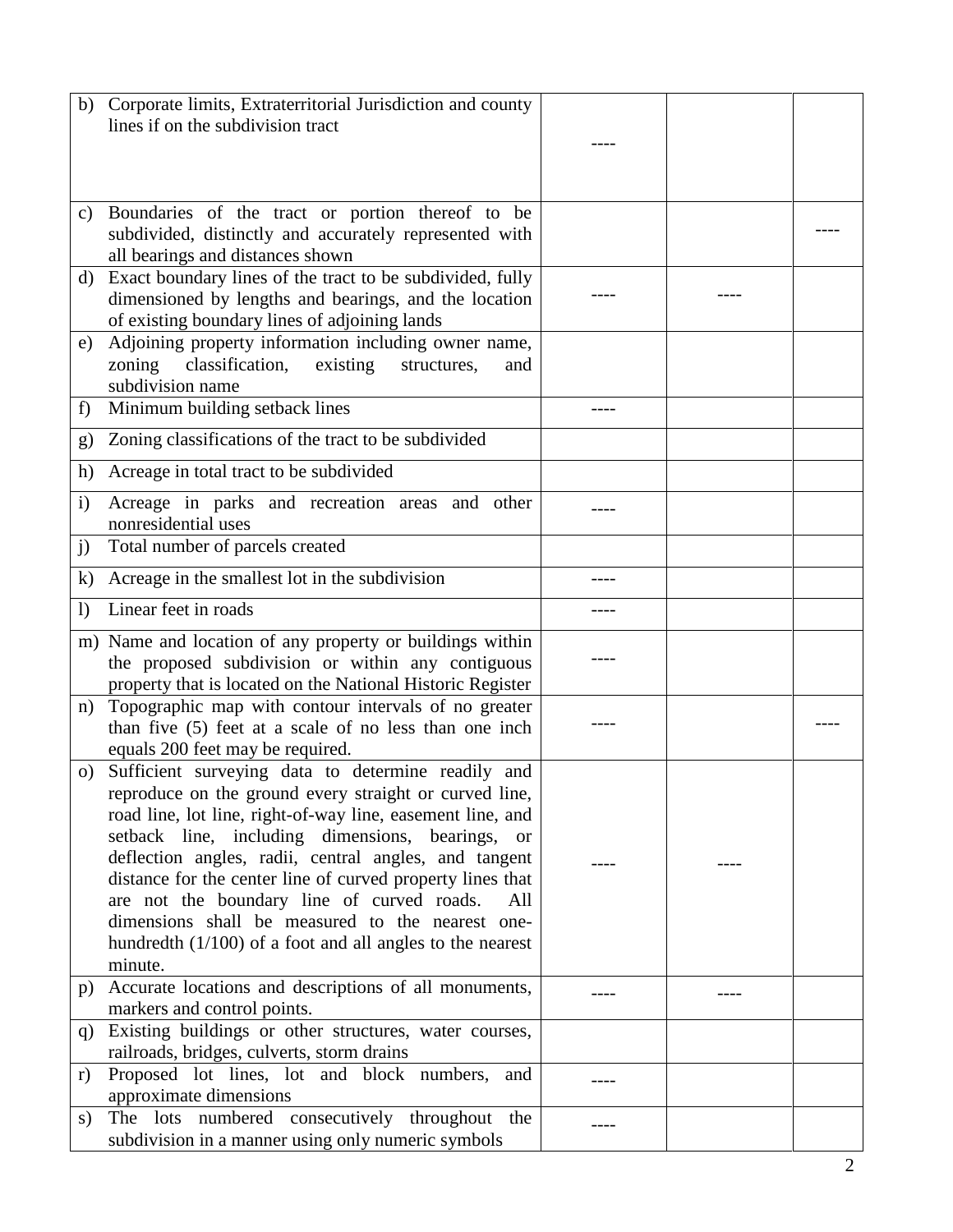| t)             | Marshes, swamps, rock outcrops, ponds or lakes,<br>streams or stream beds and any other natural features<br>affecting the site                                                                                                                                                                                                                                                                                                                                                                                                                                                                                                                                                                               |               |                    |                             |
|----------------|--------------------------------------------------------------------------------------------------------------------------------------------------------------------------------------------------------------------------------------------------------------------------------------------------------------------------------------------------------------------------------------------------------------------------------------------------------------------------------------------------------------------------------------------------------------------------------------------------------------------------------------------------------------------------------------------------------------|---------------|--------------------|-----------------------------|
| $\mathbf{u}$ ) | The exact location of the flood hazard area, floodway<br>and floodway fringe areas from the county's Official<br>Flood Maps, and Community Panel Number if<br>applicable                                                                                                                                                                                                                                                                                                                                                                                                                                                                                                                                     |               |                    |                             |
| V)             | Existing Conditions Survey in accordance with Chapter<br>8 of this Ordinance (for subdivisions with more than<br>100 lots) showing existing conditions including<br>topography (5ft min.), slopes greater than 25 percent,<br>large stands of trees, any known trees over 36 inches in<br>specimen<br>diameter<br>trees,<br>significant<br>rock<br><b>or</b><br>floodways,<br>outcroppings,<br>floodplains,<br>wetlands,<br>perennial streams, natural drainage ways, lakes, other<br>water bodies, dams, potential locations for community<br>wells, and the presence of any known endangered<br>species indicated in any surveys completed by the State<br>of North Carolina or other governmental agency. |               |                    |                             |
|                | <b>Watershed Information:</b>                                                                                                                                                                                                                                                                                                                                                                                                                                                                                                                                                                                                                                                                                | <b>Sketch</b> | <b>Preliminary</b> |                             |
|                |                                                                                                                                                                                                                                                                                                                                                                                                                                                                                                                                                                                                                                                                                                              | <b>Plan</b>   | <b>Plat</b>        | <b>Final</b><br><b>Plat</b> |
| a)             | Certification<br>subdivision lies<br>within<br>that<br>the<br>a<br>Watershed                                                                                                                                                                                                                                                                                                                                                                                                                                                                                                                                                                                                                                 |               |                    |                             |
| b)             | Designation of Vegetative Watershed Buffer(s) along                                                                                                                                                                                                                                                                                                                                                                                                                                                                                                                                                                                                                                                          |               |                    |                             |
|                | Perennial Streams. Said buffer shall be a minimum of<br>thirty (30) feet in width if subsequent development takes<br>place if the low-density option is used or one hundred<br>(100) feet in width if the high-density option is used.                                                                                                                                                                                                                                                                                                                                                                                                                                                                       |               |                    |                             |
| c)             | Identification and acreage of lots not to be developed for<br>single-family residential purposes                                                                                                                                                                                                                                                                                                                                                                                                                                                                                                                                                                                                             |               |                    |                             |
| d)             | Identification of stormwater drainage facilities used<br>(including direction of flow) and any Best Management<br>Practices employed                                                                                                                                                                                                                                                                                                                                                                                                                                                                                                                                                                         |               |                    |                             |
|                | <b>Streets, Infrastructure, &amp; Open Space Information:</b>                                                                                                                                                                                                                                                                                                                                                                                                                                                                                                                                                                                                                                                | <b>Sketch</b> | <b>Preliminary</b> |                             |
|                |                                                                                                                                                                                                                                                                                                                                                                                                                                                                                                                                                                                                                                                                                                              | <b>Plan</b>   | <u>Plat</u>        | <b>Final</b><br><b>Plat</b> |
| a)             | Proposed roads                                                                                                                                                                                                                                                                                                                                                                                                                                                                                                                                                                                                                                                                                               |               |                    |                             |
| b)             | Existing and platted roads on adjoining properties and in<br>the proposed subdivision                                                                                                                                                                                                                                                                                                                                                                                                                                                                                                                                                                                                                        |               |                    |                             |
| C)             | Rights-of-way, location and dimensions                                                                                                                                                                                                                                                                                                                                                                                                                                                                                                                                                                                                                                                                       |               |                    |                             |
| d)             | Pavement widths                                                                                                                                                                                                                                                                                                                                                                                                                                                                                                                                                                                                                                                                                              |               |                    |                             |
| e)             | Approximate grades                                                                                                                                                                                                                                                                                                                                                                                                                                                                                                                                                                                                                                                                                           |               |                    |                             |
| f)             | Design engineering data for all corners and curves                                                                                                                                                                                                                                                                                                                                                                                                                                                                                                                                                                                                                                                           |               |                    |                             |
| $\mathbf{g}$   | Typical road cross sections                                                                                                                                                                                                                                                                                                                                                                                                                                                                                                                                                                                                                                                                                  |               |                    |                             |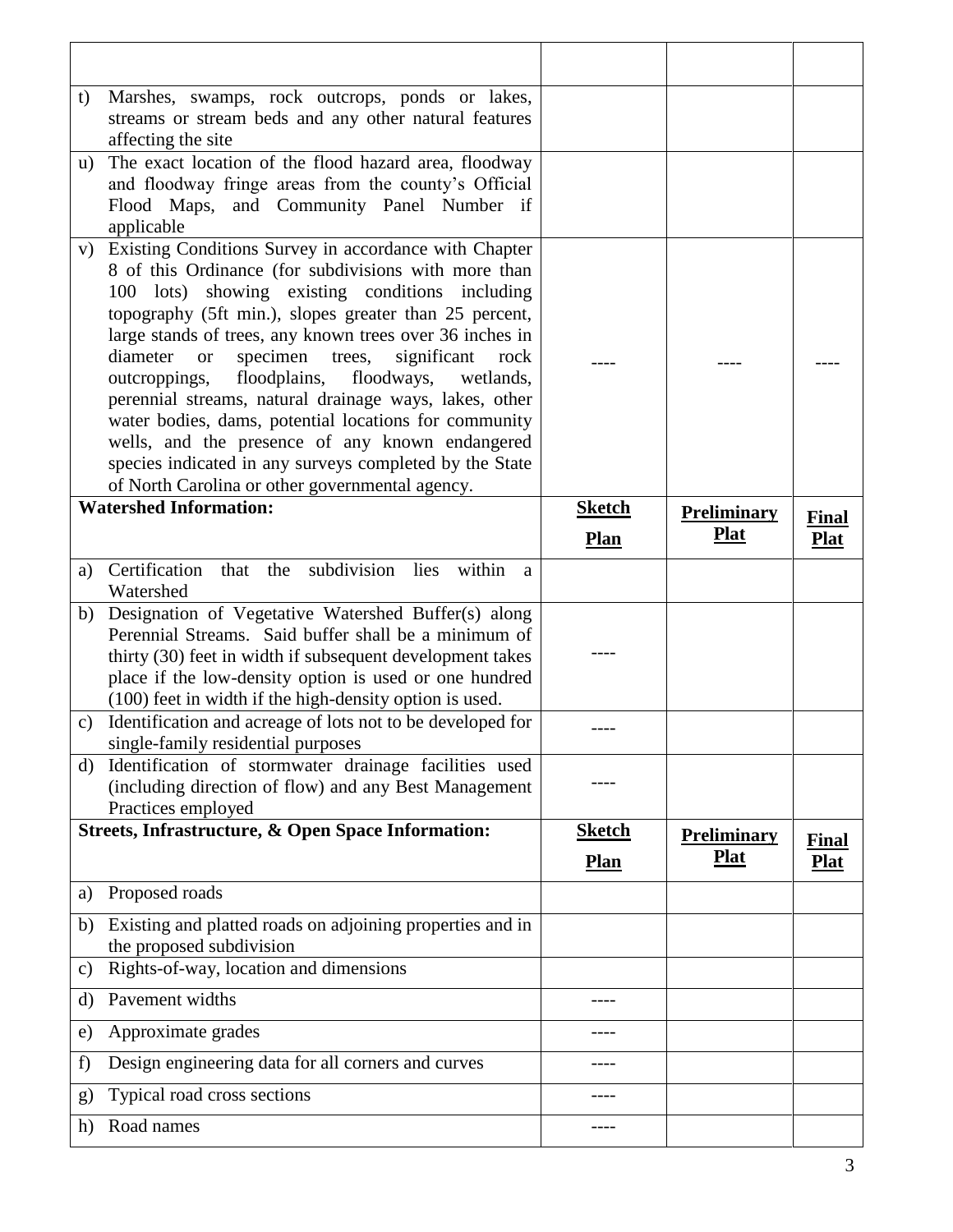| $\mathbf{i}$     | Private road disclosure statements indicating who will<br>maintain private roads in subdivision and the right of<br>access to any private road in the subdivision by all lots<br>served by the road |               |                    |              |
|------------------|-----------------------------------------------------------------------------------------------------------------------------------------------------------------------------------------------------|---------------|--------------------|--------------|
| j)               | Type of road dedication; all roads must be designated<br>either "public" or "private".                                                                                                              |               |                    |              |
| $\bf k)$         | Where roads are dedicated to the public, but not<br>accepted into the state system before lots are sold, a<br>statement explaining the status of the road                                           |               |                    |              |
| $\left( \right)$ | Type of utilities to be provided and the name of the<br>service provider                                                                                                                            |               |                    |              |
|                  | m) Utility and other easements                                                                                                                                                                      |               |                    |              |
| n)               | Fire hydrants, if applicable                                                                                                                                                                        |               |                    |              |
| $\circ$ )        | Riding trails                                                                                                                                                                                       | ----          |                    |              |
| p)               | Buffer strips                                                                                                                                                                                       |               |                    |              |
| q)               | Pedestrian or bicycle paths                                                                                                                                                                         |               |                    |              |
| r)               | Parks and recreation areas with specific type indicated                                                                                                                                             |               |                    |              |
| S)               | School sites (both existing and proposed)                                                                                                                                                           | ----          |                    |              |
| t)               | Areas to be used for purposes other than residential with<br>the purpose of each stated                                                                                                             | ----          |                    |              |
| $\mathbf{u}$ )   | The future ownership (dedication or reservation for                                                                                                                                                 |               |                    |              |
|                  | public use to governmental body, for owners' to duly<br>constituted homeowners' association, or for tenants'<br>remaining in Subdivider's ownership) of recreation and<br>open space lands          |               |                    |              |
| V)               | Traffic Impact Study as required by Section 10.7 of this<br>Ordinance (for subdivisions with more than 100 lots)                                                                                    |               |                    |              |
|                  | <b>Agency Approvals:</b>                                                                                                                                                                            | <b>Sketch</b> | <b>Preliminary</b> | <b>Final</b> |
|                  |                                                                                                                                                                                                     | <b>Plan</b>   | <b>Plat</b>        | <b>Plat</b>  |
| a)               | NCDOT approval of driveway permits and Road<br><b>Construction Drawings</b>                                                                                                                         |               |                    |              |
| b)               | Soil application rates as may be required by the Health<br>Department or a disclaimer if septic systems are<br>proposed and soil testing is not yet completed                                       |               |                    |              |
| C)               | Iredell County Soil and Erosion Control approval of<br>Soil & Erosion Control Plan                                                                                                                  |               |                    |              |
| d)               | Verification of private or community well and/or septic<br>plan submittal to NCDENR.                                                                                                                |               |                    |              |
| e)               | Private or community well and/or septic approval.                                                                                                                                                   | ----          | ----               |              |
| f)               | NCDOT approval of storm water drainage plan                                                                                                                                                         |               |                    |              |